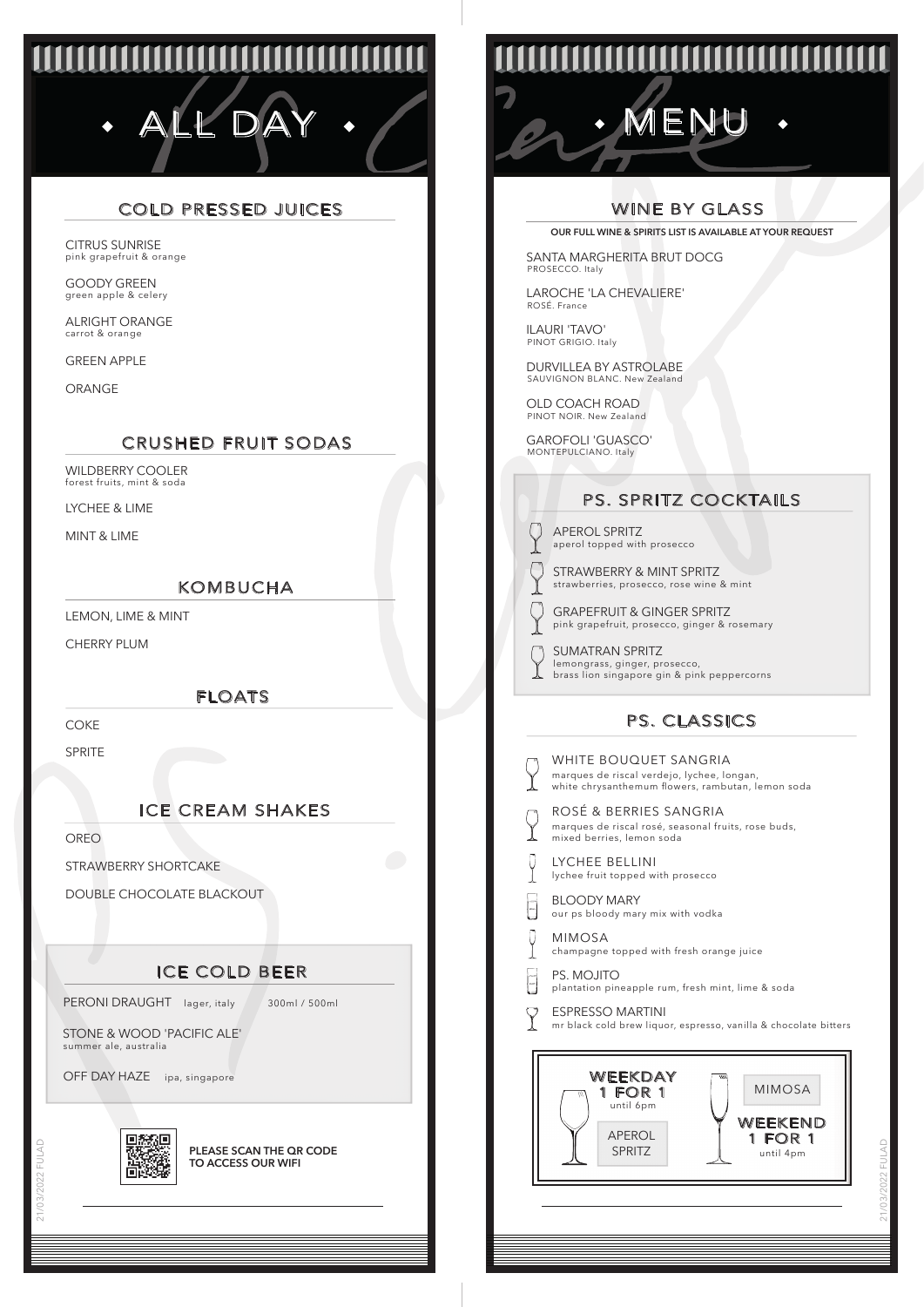#### TO START OR SHARE

**V** TRUFFLE SHOESTRING FRIES PS.Cafe truffle oil, grated parmesan, parsley

PECORINO CAULIFLOWER GRATIN bechamel, garlic sesame crumb

CRISPY SEAFOOD BASKET szechuan pepper salt, chipotle mayonnaise

CRISPY FLATBREAD MEZZE smokey taramasalata, harissa hummus, sicilian olives

PORTOBELLO MUSHROOM SOUP V fresh watercress, truffle oil

## SANDWICHES

#### PS. CLUB

toasted turkish, bacon, chicken, fried egg, cheddar, creamed spinach, tomato relish, gherkins, cranberry vinaigrette greens

PS. STEAK angus rump steak, cheddar, house sourdough, caramelised onion & raisin relish, shoestring fries

#### STREET

julienne fish cake, silver sprouts, quail eggs, laksa pesto, fresh chilli paste PS. CRAB & PRAWN LAKSA

SUZY'S SPAGHETTI CRAB 'MEE GORENG' VM wok-fried with fresh crab, king prawns, spicy tomato sauce, silver sprouts

#### THAI CHICKEN & BASIL BOWL

wok-fried basil chicken, fresh prawn salad, sunny egg, steamy jasmine rice, toasted coconut

#### SALADS

#### VM SUPERFOOD

blueberries, almonds, pumpkin, quinoa, freekeh, black barley, roasted nuts & seeds, miso sunflower seed dressing

PS. CAESAR baby cos, bacon, parmesan, baked croutons, poached egg

with grilled chicken

#### PASTA

GREEN GODDESS PESTO PENNE V green garden vegetables, homemade herb & pine nut pistou

SPICY KING PRAWN AGLIO OLIO spaghettini, toasted sesame breadcrumbs & fresh herbs

VM CHICKEN ROSSA PENNE

grilled chicken, smoked bacon, spinach & mixed mushrooms with garlic-tomato cream sauce

PS. SPAGHETTINI BOLOGNESE spaghettini in homemade sauce with bacon & crispy basil leaves

SPAGHETTINI CARBONARA garlic cream sauce, smoked bacon

#### FROM THE PIZZA OVEN

Crafted with Caputo "00" flour, our pizza dough is hand stretched per order and baked @600F giving it a crisp, charred ring of crust. Our finishing touch is our home recipe crunchy chilli oil - a must try !

- OUR SMOKEY MARGHERITA V tomato, scamorza, mozzarella, cheddar
- V BIANCA FUNGI portobello, king oyster & button mushrooms, sage, mozzarella, truffle oil, garlic & white wine cream

PS.BOLOGNESE tomato, beef, pork, mozzarella, parmesan, basil

SALAMI MARGHERITA tomato, casalingo salami, mozzarella, scamorza, cheddar

WAIKIKI tomato, ham, pineapple, mozzarella, basil, parmesan

\*allow 20-30 mins

25/03/2022 FULAD